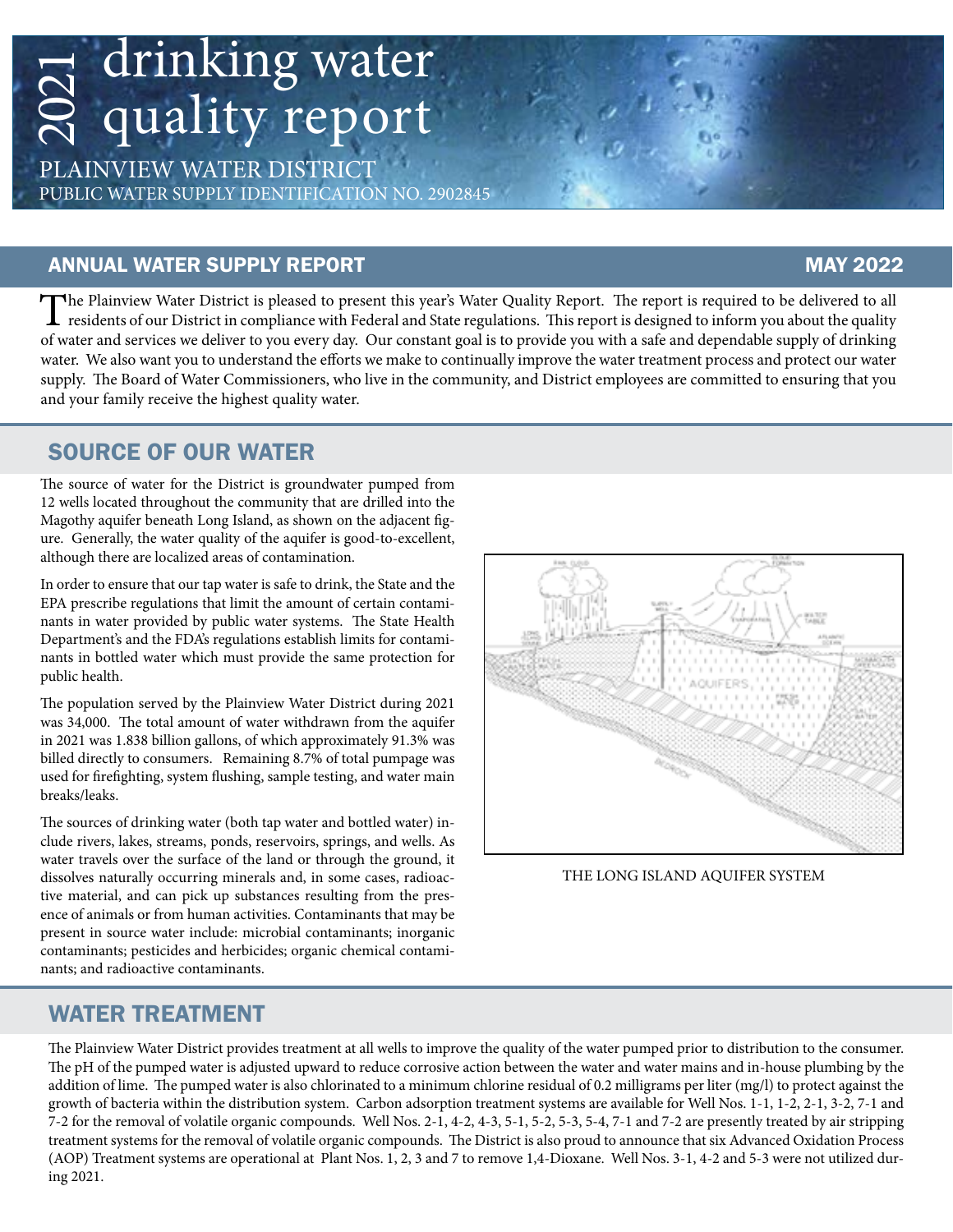#### WATER CONSERVATION MEASURES WATER QUALITY

The underground water system of Long Island has more than enough water for present water demands. However, saving water will ensure that our future generations will always have a safe and abundant water supply.

In 2021, the Plainview Water District continued to implement a water conservation program in order to minimize any unnecessary water use. The pumpage for 2021 was 1.6 percent less than in 2020. This can most likely be attributed to slightly more rainfall that occurred in 2021 than 2020.

Residents of the District can also implement their own water conservation measures such as retrofitting plumbing fixtures with flow restrictors, modifying automatic lawn sprinklers to include rain sensors, installation of smart irrigation controllers, repairing leaks in the home, installing water conservation fixtures/applications and maintaining a daily awareness of water conservation in their personal habits. In addition, the Nassau County Lawn Sprinkler Regulations are still in effect. Besides protecting our precious underground water supply, water conservation will produce a cost savings to the consumer in terms of both water and energy bills (hot water).

The Plainview Water District has updated their Water Conservation Plan. This updated plan includes increased public awareness/public education, water audits of top water users and implementation of a leak detection program.

In accordance with State regulations, the Plainview Water District routinely monitors your drinking water for numerous parameters. We test your drinking water for coliform bacteria, turbidity, inorganic contaminants, lead and copper, nitrate, volatile organic contaminants, total trihalomethanes, synthetic organic contaminants and radiological contaminants. Over 135 separate parameters are tested for in each of our wells numerous times per year. The table presented on page 3 depicts which parameters or contaminants were detected in the water supply. It should be noted that many of these parameters are naturally found in all Long Island drinking water and do not pose any adverse health effects.

### COST OF WATER

The District utilizes a step billing schedule as shown with the average consumer being billed at \$2.30 per 1,000 gallons. QUARTERLY WATER RATES - 2021

| <b>Consumption</b> (gallons) | Charges                 |
|------------------------------|-------------------------|
| Up to 8,000                  | $$18.00$ minimum        |
| $9,000 - 30,000$             | \$2.30/thousand gallons |
| $31,000 - 50,000$            | \$2.60/thousand gallons |
| $51,000 - 70,000$            | \$2.90/thousand gallons |
| 71,000 - 125,000             | \$3.20/thousand gallons |
| 126,000 - 175,000            | \$3.50/thousand gallons |
| Over 175,000                 | \$3.80/thousand gallons |

### CONTACTS FOR ADDITIONAL INFORMATION

We are pleased to report that our drinking water is safe and meets all Federal and State requirements. If you have any questions about this report or the Plainview Water District, please contact Water District Superintendent Stephen Moriarty, P.E. at (516) 931-6469 or the Nassau County Department of Health at (516) 227-9692. We want our valued customers to be informed about our water system. If you want to learn more, please attend any of our regularly scheduled meetings. They are normally held every Tuesday at 5:30 p.m. at the Water District office, located at 10 Manetto Hill Road. Updated meeting schedules are posted on a monthly basis at the Water District office, Plainview Public Library and on the District website located at [http://www.](http://www.plainviewwater.org) [plainviewwater.org](http://www.plainviewwater.org).

The Plainview District routinely monitors for different parameters and possible contaminants in your drinking water as required by Federal and State laws. All drinking water, including bottled drinking water, may be reasonably expected to contain at least small amounts of some impurities. It's important to remember that the presence of these impurities does not necessarily pose a health risk. For more information on contamination and potential health risks, please contact the USEPA Safe Drinking Water Hotline at 1-800-426-4791.

#### NEW YORK STATE MANDATORY HEALTH ADVISORY

Water from the Plainview Water District has elevated levels of nitrates, but below the maximum contaminant level of 10.0 parts per million (ppm). Nitrate in drinking water at levels above 10 ppm is a health risk for infants of less than six months of age. High nitrate levels in drinking water can cause blue baby syndrome. The source of the nitrates is the nitrogen in fertilizers and from on-site septic systems. If you are caring for an infant, you should ask advice from your health care provider.

Some people may be more vulnerable to disease causing microorganisms or pathogens in drinking water than the general population. Immuno-compromised persons such as persons with cancer undergoing chemotherapy, persons who have undergone organ transplants, people with HIV/AIDS or other immune system disorders, some elderly and infants can be particularly at risk from infections. These people should seek advice from their health care provider about their drinking water. [EPA/CDC guidelines on appropriate means to lessen the risk to infection by Cryptosporidium, Giardia and other microbial pathogens are available from the Safe Drinking Water Hotline (800-426-4791).]

During 2020, the District collected 33 samples for lead and copper. The next round of samples will occur in 2023. If present, elevated levels of lead can cause serious health problems, especially for pregnant women, infants, and young children. It is possible that lead levels at your home may be higher than at other homes in the community as a result of materials used in your home's plumbing. Plainview Water District is responsible for providing high quality drinking water, but cannot control the variety of materials used in your home's plumbing components. When your water has been sitting for several hours, you can minimize the potential for lead exposure by flushing your tap for 30 seconds to 2 minutes before using water for drinking or cooking. If you are concerned about lead in your water, you may wish to have your water tested. Information on lead in drinking water, testing methods, and steps you can take to minimize exposure is available from the Safe Drinking Water Hotline (1-800-426-4791) or at [http://www.epa.gov/safewater/lead.](http://www.epa.gov/safewater/lead)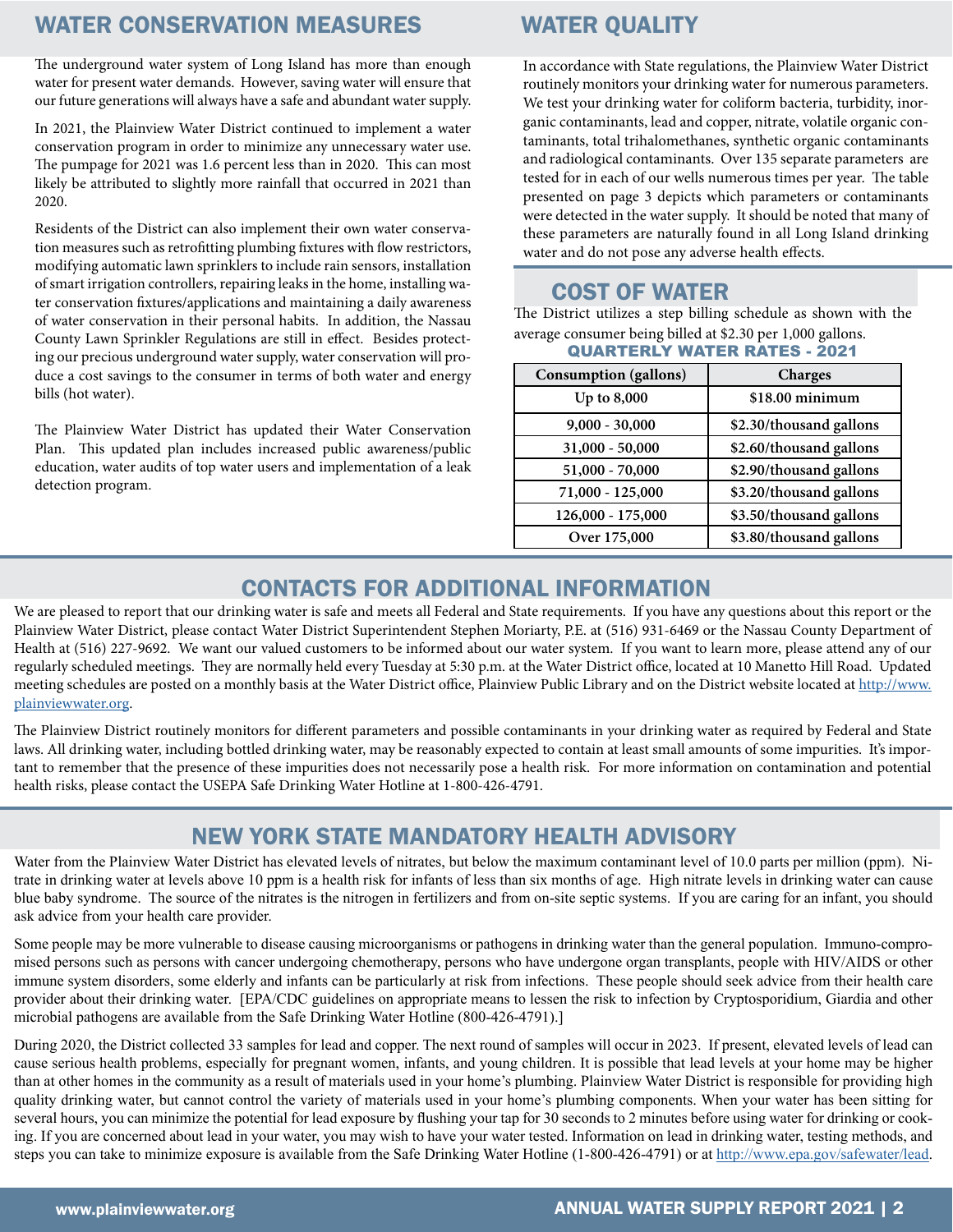# 2021 DRINKING WATER QUALITY REPORT - TABLE OF DETECTED PARAMETERS

| Contaminants                    | Violation<br>(Yes/No) | Date of Sample         | Level Detected<br>(Maximum<br>Range) | Unit<br>Measurement | <b>MCLG</b>      | Regulatory Limit<br>(MCL, AL or<br>HAL) | Likely Source<br>of Contaminant                                            |
|---------------------------------|-----------------------|------------------------|--------------------------------------|---------------------|------------------|-----------------------------------------|----------------------------------------------------------------------------|
| Inorganic Contaminants          |                       |                        |                                      |                     |                  |                                         |                                                                            |
| Copper                          | No                    | June-September<br>2020 | $ND - 0.18$<br>$0.082^{(1)}$         | mg/l                | 1.3              | $AL = 1.3$                              | Corrosion of household<br>plumbing systems; Erosion of<br>natural deposits |
| Lead                            | N <sub>0</sub>        | June-September<br>2020 | $ND - 33.8$<br>$ND^{(1)}$            | $\frac{u}{g}$       | $\mathbf{0}$     | $AL = 15$                               | Corrosion of household<br>plumbing systems; Erosion of<br>natural deposits |
| Sodium                          | No                    | 6/11/21                | $5.4 - 11.6$                         | mg/l                | n/a              | None <sup>(2)</sup>                     | Naturally occurring                                                        |
| Calcium                         | No                    | 6/11/21                | $2.7 - 7.5$                          | mg/l                | None             | None                                    | Naturally occurring                                                        |
| Chloride                        | No                    | 8/31/21                | $8.7 - 17.4$                         | mg/l                | n/a              | $MCL = 250$                             | Naturally occurring                                                        |
| Barium                          | No                    | 3/22/21                | $0.0037 - 0.019$                     | mg/l                | 2.0              | $MCL = 2.0$                             | Naturally occurring                                                        |
| Color                           | No                    | 3/22/21                | $ND - 10.0$                          | Units               | n/a              | $MCL = 15$                              | Naturally occurring                                                        |
| Odor                            | No                    | 6/11/21                | $ND - 2.0$                           | Units               | n/a              | $MCL = 3$                               | Naturally occurring                                                        |
| Iron                            | No                    | 3/18/21                | $ND - 0.22$                          | ug/l                | n/a              | $MCL = 300^{(3)}$                       | Naturally occurring                                                        |
| Nitrate                         | N <sub>0</sub>        | 12/16/21               | $0.59 - 9.4$                         | mg/l                | 10               | $MCL = 10$                              | Runoff from fertilizer and<br>leaching from septic tanks<br>and sewage     |
| Sulfate                         | No                    | 1/11/21                | $ND - 6.7$                           | mg/l                | n/a              | $MCL = 250$                             | Naturally occurring                                                        |
| Magnesium                       | No                    | 8/27/21                | $1.1 - 2.6$                          | mg/l                | n/a              | No MCL                                  | Naturally occurring                                                        |
| Nickel                          | No                    | 4/26/21                | $0.0021 - 0.0082$                    | ug/l                | n/a              | $MCL = 100$                             | Naturally occurring                                                        |
| Turbidity                       | No                    | 3/18/21                | $ND - 2.1$                           | <b>NTU</b>          | n/a              | $MCL = 5$                               | Naturally occurring                                                        |
| Zinc                            | No                    | 8/31/21                | $ND - 0.045$                         | mg/l                | n/a              | $MCL = 5.0$                             | Naturally occurring                                                        |
| Antimony                        | N <sub>0</sub>        | 3/18/21                | $ND - 0.41$                          | ug/l                | n/a              | $MCL = 6$                               | Naturally occurring                                                        |
| Perchlorate                     | No                    | 6/23/21                | ND - 5.49                            | ug/l                | $\mathbf{0}$     | $AL = 18^{(4)}$                         | Fertilizer                                                                 |
| Volatile Organic Contaminants   |                       |                        |                                      |                     |                  |                                         |                                                                            |
| 1,1-Dichloroethane              | No                    | 11/3/21                | $ND - 1.3$                           | $\frac{u}{g}$       | $\boldsymbol{0}$ | $MCL = 5$                               | Industrial/Commercial<br>discharge                                         |
| Disinfection By-Products        |                       |                        |                                      |                     |                  |                                         |                                                                            |
| <b>Total Trihalomethanes</b>    | No                    | 1/20/21                | $ND - 11.6$                          | $\frac{u}{g}$       | $\mathbf{0}$     | $MCL = 80$                              | Disinfection By-Products                                                   |
| Radionuclides                   |                       |                        |                                      |                     |                  |                                         |                                                                            |
| Gross Alpha                     | No                    | 5/20/21                | $ND - 3.55$                          | pCi/L               | n/a              | $MCL = 15$                              | Naturally occurring                                                        |
| Gross Beta                      | N <sub>0</sub>        | 5/26/21                | $0.285 - 2.88$                       | pCi/L               | n/a              | $MCL = 50$                              | Naturally occurring                                                        |
| Combined Radium 226 & 228       | No                    | 5/27/21                | $0.205 - 3.51$                       | pCi/L               | n/a              | $MCL = 5^{(5)}$                         | Naturally occurring                                                        |
| Uranium                         | N <sub>0</sub>        | 5/20/21                | $ND - 1.78$                          | ug/l                | n/a              | $MCL = 30$                              | Naturally occurring                                                        |
| Disinfectant                    |                       |                        |                                      |                     |                  |                                         |                                                                            |
| Chlorine Residual               | No                    | Continuous             | $0.4 - 1.01$                         | mg/l                | n/a              | $MRDL = 4.0$                            | Measure of disinfectant                                                    |
| <b>Physical Characteristics</b> |                       |                        |                                      |                     |                  |                                         |                                                                            |
| pH                              | No                    | Continuous             | $7.5 - 8.3$                          | pH units            | n/a              | $7.5 - 8.5^{(6)}$                       | Measure of acidity<br>or alkalinity                                        |
| <b>Total Alkalinity</b>         | N <sub>0</sub>        | 12/03/21               | $34.9 - 39.9$                        | mg/l                | n/a              | No MCL                                  | Naturally occurring                                                        |
| Calcium Hardness                | No                    | 06/11/21               | $6.7 - 18.7$                         | mg/l                | n/a              | No MCL                                  | Naturally occurring                                                        |
| <b>Total Hardness</b>           | N <sub>0</sub>        | 06/11/21               | $11.4 - 28.6$                        | mg/l                | n/a              | No MCL                                  | Naturally occurring                                                        |
| Total Dissolved Solids (TDS)    | No                    | 08/27/21               | $27.0 - 106.0$                       | mg/l                | n/a              | No MCL                                  | Naturally occurring                                                        |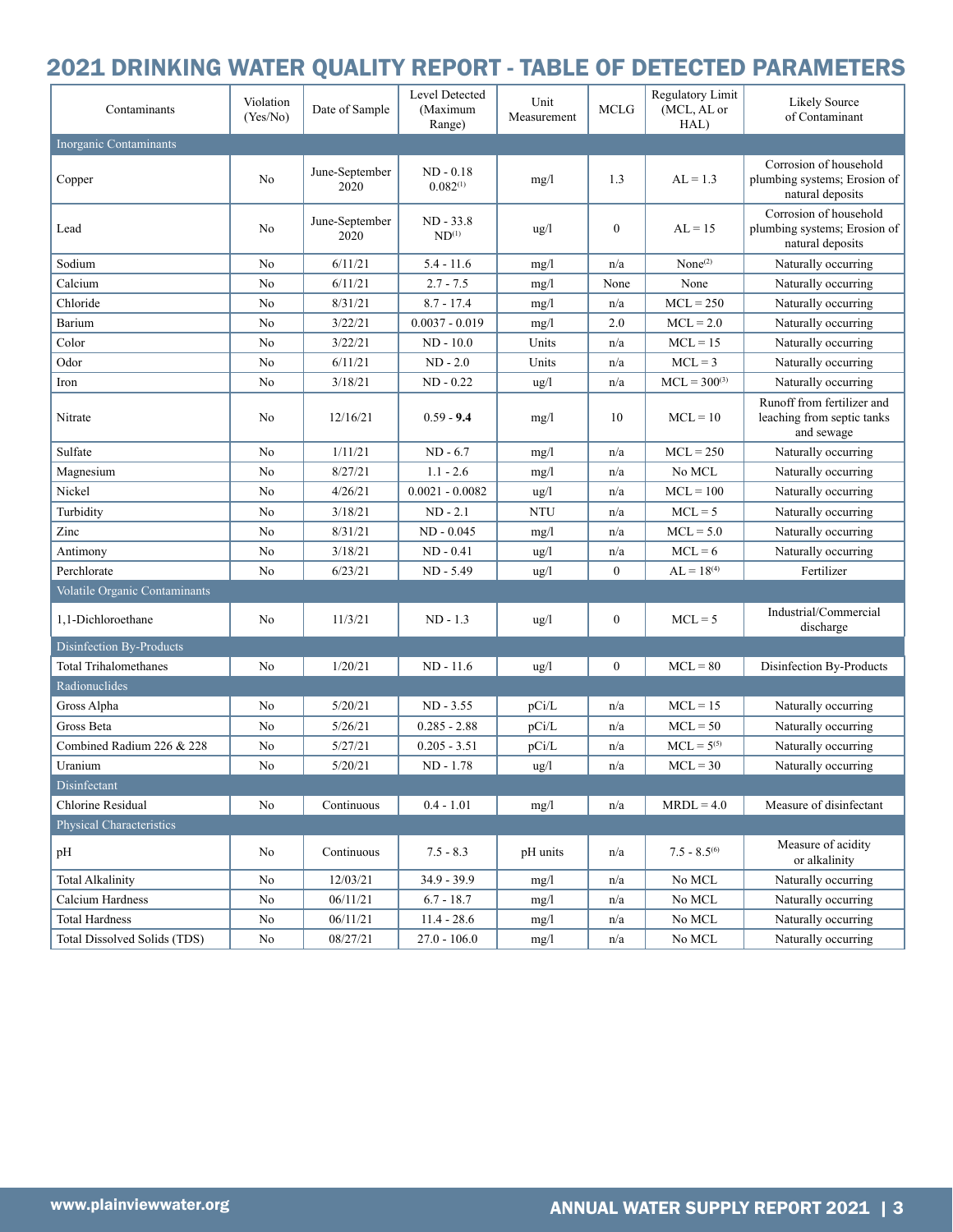# 2021 DRINKING WATER QUALITY REPORT - TABLE OF DETECTED PARAMETERS (cont'd.)

| Contaminants                          | Violation<br>(Yes/No) | Date of Sample | Level Detected<br>(Maximum<br>Range) | Unit<br>Measurement | <b>MCLG</b>  | Regulatory<br>Limit (MCL, AL<br>or HAL) | Likely Source<br>of Contaminant                  |  |  |  |
|---------------------------------------|-----------------------|----------------|--------------------------------------|---------------------|--------------|-----------------------------------------|--------------------------------------------------|--|--|--|
| Synthetic Organic Contaminants (SOCs) |                       |                |                                      |                     |              |                                         |                                                  |  |  |  |
| 1,4-Dioxane                           | N <sub>0</sub>        | 05/12/21       | $ND - 0.56$                          | $\frac{u}{g}$       | $\mathbf{0}$ | $MCL = 1.0$                             | Industrial discharge <sup><math>(7)</math></sup> |  |  |  |
| Heptachlor Epoxide                    | No                    | 12/29/21       | $ND - 0.023$                         | $\frac{u}{g}$       | $\theta$     | $MCL = 0.4$                             | Industrial discharge                             |  |  |  |
| 1,2-Dibromoethane (EDB)               | N <sub>0</sub>        | 11/19/21       | $ND - 0.03$                          | $\frac{u}{g}$       | $\theta$     | $MCL = 0.05$                            | Industrial discharge                             |  |  |  |
| UCMR3                                 |                       |                |                                      |                     |              |                                         |                                                  |  |  |  |
| Chlorate                              | N <sub>0</sub>        | 3/17/21        | $ND - 131.0$                         | $\frac{u}{g}$       | $\mathbf{0}$ | No MCL                                  | Disinfection By-Products                         |  |  |  |
| Hexavalent Chromium                   | N <sub>0</sub>        | 10/25/21       | $ND - 0.12$                          | $\frac{u}{g}$       | $\theta$     | No MCL                                  | Natural deposits                                 |  |  |  |
| Perfluorohexanesulfonic Acid          | N <sub>0</sub>        | 5/24/21        | $ND - 0.96$                          | $\frac{ng}{l}$      | $\theta$     | $HA = 50,000$                           | Industrial discharge                             |  |  |  |
| UCMR4                                 |                       |                |                                      |                     |              |                                         |                                                  |  |  |  |
| Monobromoacetic Acid                  | No                    | November 2018  | $ND - 0.39$                          | $\frac{u g}{l}$     | n/a          | $MCL = 60^{(8)}$                        | By-Product of drinking water<br>chlorination     |  |  |  |
| DichloroaceticAcid                    | No                    | November 2018  | $ND - 0.20$                          | $\frac{u}{g}$       | n/a          | $MCL = 60^{(8)}$                        | By-Product of drinking water<br>chlorination     |  |  |  |
| Bromochloroacetic Acid                | No                    | November 2018  | $ND - 0.42$                          | $\frac{u}{g}$       | n/a          | $MCL = 60^{(8)}$                        | By-Product of drinking water<br>chlorination     |  |  |  |
| Dibromoacetic Acid                    | N <sub>0</sub>        | November 2018  | $ND - 1.26$                          | $\frac{u}{g}$       | n/a          | $MCL = 60^{(13)}$                       | By-Product of drinking water<br>chlorination     |  |  |  |

**Definitions:**<br><mark>Maximum Contaminant Level (MCL)</mark> - The highest level of a contaminant that is allowed in drinking water. MCLs are set as close to the MCLGs as<br>feasible.

Maximum Contaminant Level Goal (MCLG) - The level of a contaminant in drinking water below which there is no known or expected risk to health.<br>MCLGs allow for a margin of safety.<br>Action Level (AL) - The concentration of a

Health Advisory (HA) - An estimate of acceptable drinking water levels for a chemical substance based on health effects information; a health advisory is not a legally enforceable Federal standard, but serves as technical

**Milligrams per liter (mg/l)** - Corresponds to one part of liquid in one million parts of liquid (parts per million - ppm).

**Micrograms per liter (ug/l)** - Corresponds to one part of liquid in one billion parts of liquid (parts per billion - ppb).

**Nanograms per liter (ng/l)** - Corresponds to one part of liquid in one trillion parts of liquid (parts per trillion - ppt).

Nephelometric Turbidity Units (ntu) - Intensity of light scattered at 90 degrees as a beam of light passes through a water sample<br>Maximum Residual Disinfectant Level (MRDL) - The highest level of a disinfectant allowed in

**Non-Detects (ND)** - Laboratory analysis indicates that the constituent is not present.

pCi/L - pico Curies per Liter is a measure of radioactivity in water.<br><sup>(1)</sup> - During 2020, we collected and analyzed 33 samples for lead and copper. The action level (AL) for lead was only exceeded at one home. Source of l is within the one home and not from system water. The action level for copper was not exceeded at any site. The next round of sampling and testing will occur in 2023. The values reported for lead and copper represent the 90th percentile. A percentile is a value on a scale of 100 that indicates the percent of a distribution that is

equal to or below it. The 90th percentile is equal to or greater than 90% of the lead and copper values detected at your water system. In our sampling pro-<br>gram, the 90th percentile value is the 4th highest result.

- No MCL has been established for sodium. However, 20 mg/l is a recommended guideline for people on high restricted sodium diets and 270 mg/l for those on moderate sodium diets.

(3) - If iron and manganese are present, the total concentration of both should not exceed 300 ug/l. Higher levels may be allowed by the State when justified by the supplier of water.

<sup>(4)</sup> - Perchlorate is an unregulated contaminant. However, the NYS Dept. of Health has established an action level of 18.0 ug/l.<br><sup>(5)</sup> - MCL for Radium is for Radium 226 and Radium 228 combined.<br><sup>(6)</sup> - As per Nassau Cou

 $\sigma$  - Released into the environmentl from commecial and industrial sources and is associated with inactive and hazardous waste sites.

 $(8)$  - MCL of 60 ug/l is the combined results for the group of 5 haloacetic acids.

#### EMERGING CONTAMINANTS

As you may have read in our District Newsletter, the New York State Department of Health established new drinking water standards for three emerging contaminants; 1,4-Dioxane, PFOA and PFOS in August 2020. The District has implemented an aggressive Infrastructure Improvement Program to install wellhead treatment system for the removal of these contaminants. The District has six of these treatment systems on-line. The wells with elevated levels of these contaminants have been removed from service until such time the treatment systems are in operation. Please be assured that the District will not provide water to the community that does not meet drinking water standards.